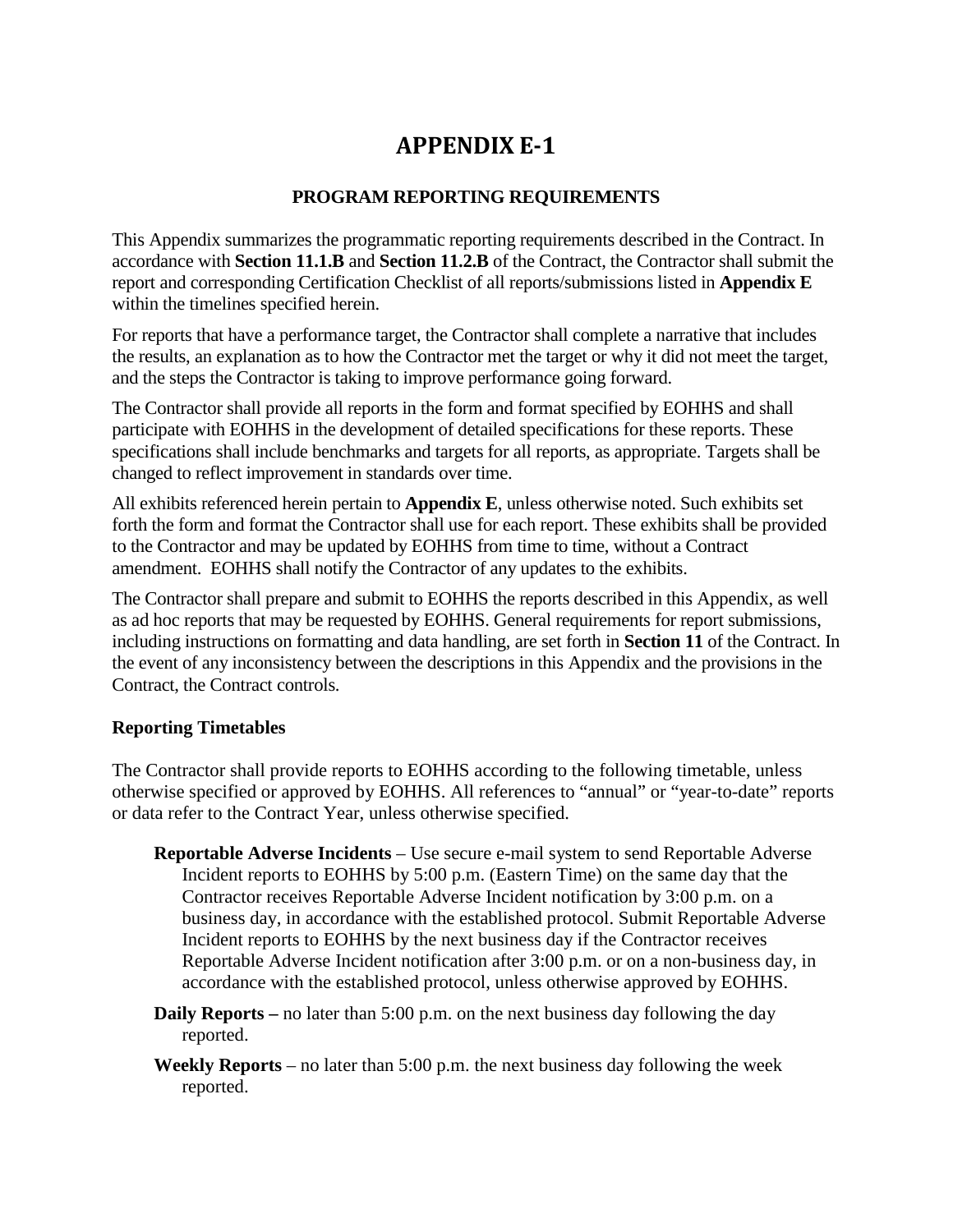- **Monthly Reports** no later than 5:00 p.m. on the 20th day of the month immediately following the month reported for non-Claims-based reports; Claims-based reports will allow for a 90-day Claims lag. If the 20th of the month falls on a non-business day, the reports will be due on the next business day. Monthly reports due October 20, January 20, April 20, and July 20 may be submitted with quarterly reports.
- **Quarterly Reports** no later than 5:00 p.m. on the 30th day of the month following the end of the quarter reported, for non-Claims-based reports, i.e., October 30, January 30, April 30, and July 30; or, if the 30th of the month falls on a non-business day, the next business day. Quarterly reports due January 30 and July 30 may be submitted with semiannual reports. Claims-based reports shall allow for a 90-day Claims lag and report time, so that, for example, reports due on October 30th will present data for service dates for the quarter from April-June.
- **Semiannual Reports** no later than 5:00 p.m. on the 30th day following the end of the semiannual period reported, for non-Claims-based reports, i.e., January 30 and July 30; or, if the 30th of the month falls on a non-business day, the next business day. Semiannual reports due July 30 may be submitted with annual reports. Claims-based reports shall allow for a 90-day Claims lag, so that, for example, the report due on January 30th will present data through September 30th.
- **Annual Reports** no later than 5:00 p.m. on August 15 or, if August 15 falls on a nonbusiness day, the next business day. Claims-based annual reports will allow for a 90 day Claims lag, so data due on August 15th will be for Claims no later than April.
- **One-time, Periodic, and Ad Hoc Reports** no later than the time stated, or as directed by EOHHS.

### **Reportable Adverse Incidents**

# **1. BEHAVIORAL HEALTH REPORTABLE ADVERSE INCIDENTS AND ROSTER OF REPORTABLE ADVERSE INCIDENTS – DAILY INCIDENT DELIVERY REPORT – BH-01**

Report of Reportable Adverse Incidents that comes to the attention of the Contractor.

### **One-time, Periodic and Ad Hoc Reports**

### **2. AUTHORIZATION REPORTS FOR CBHI SERVICES – BH-N/A**

Summary report of authorizations units of services requested, approved and denied for CBHI Services.

### **Daily Reports**

### **3. DEPARTMENT OF MENTAL HEALTH (DMH) DAILY ADMISSIONS – BH-17**

Report of DMH Clients who were admitted to Behavioral Health 24-hour Level-of-Care services. (Report provided to DMH.)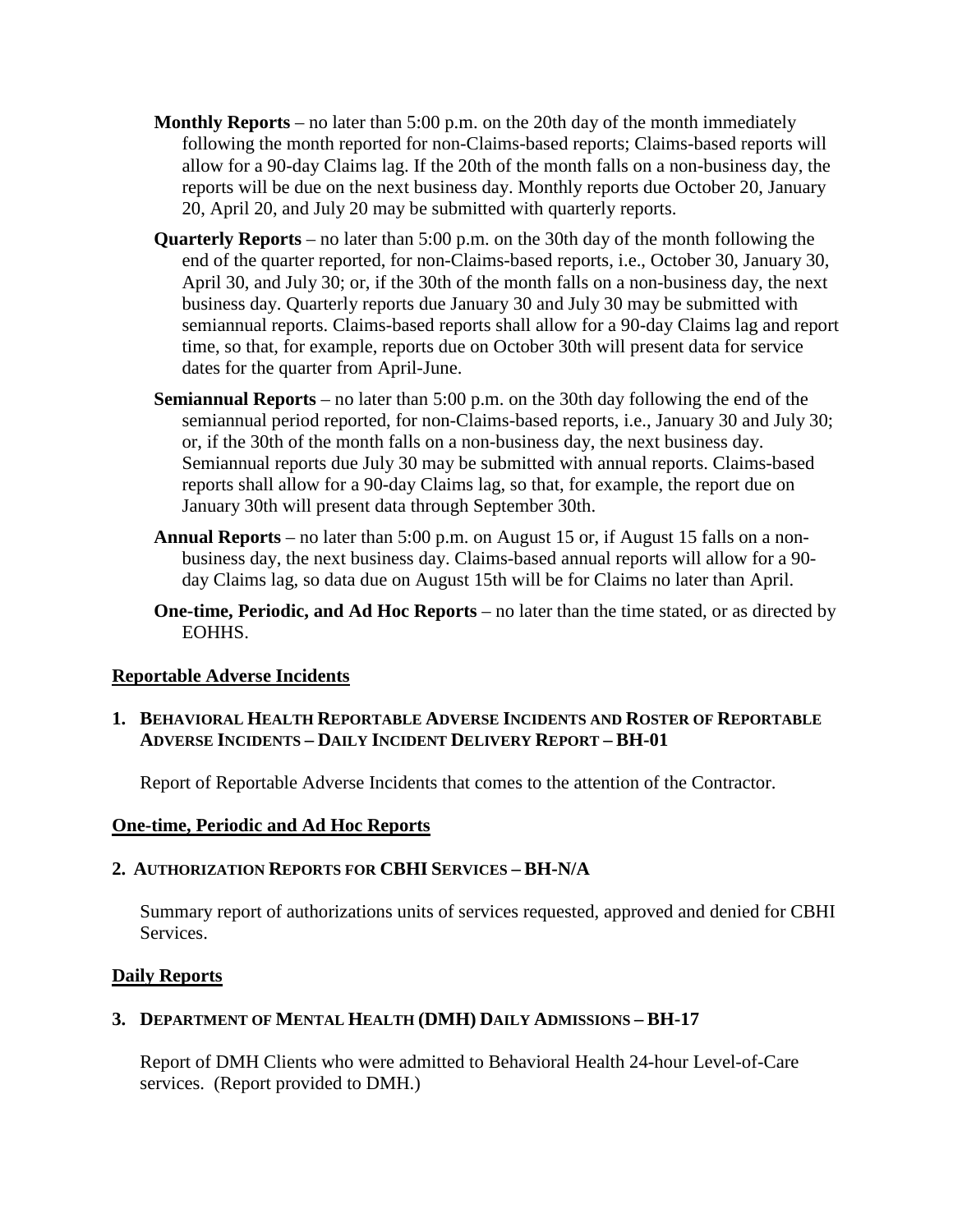# **Weekly Reports**

# **4. INPATIENT CASES AWAITING RESOLUTION AND DISCHARGE (CARD) CENSUS REPORT – BH-05**

Report on:

- a. the Covered Individuals who do not meet the Inpatient or CBAT Services Level of Care criteria but remain in an inpatient setting awaiting discharge, or
- b. Enrollees who previously met one of these criteria and were discharged during the reporting month.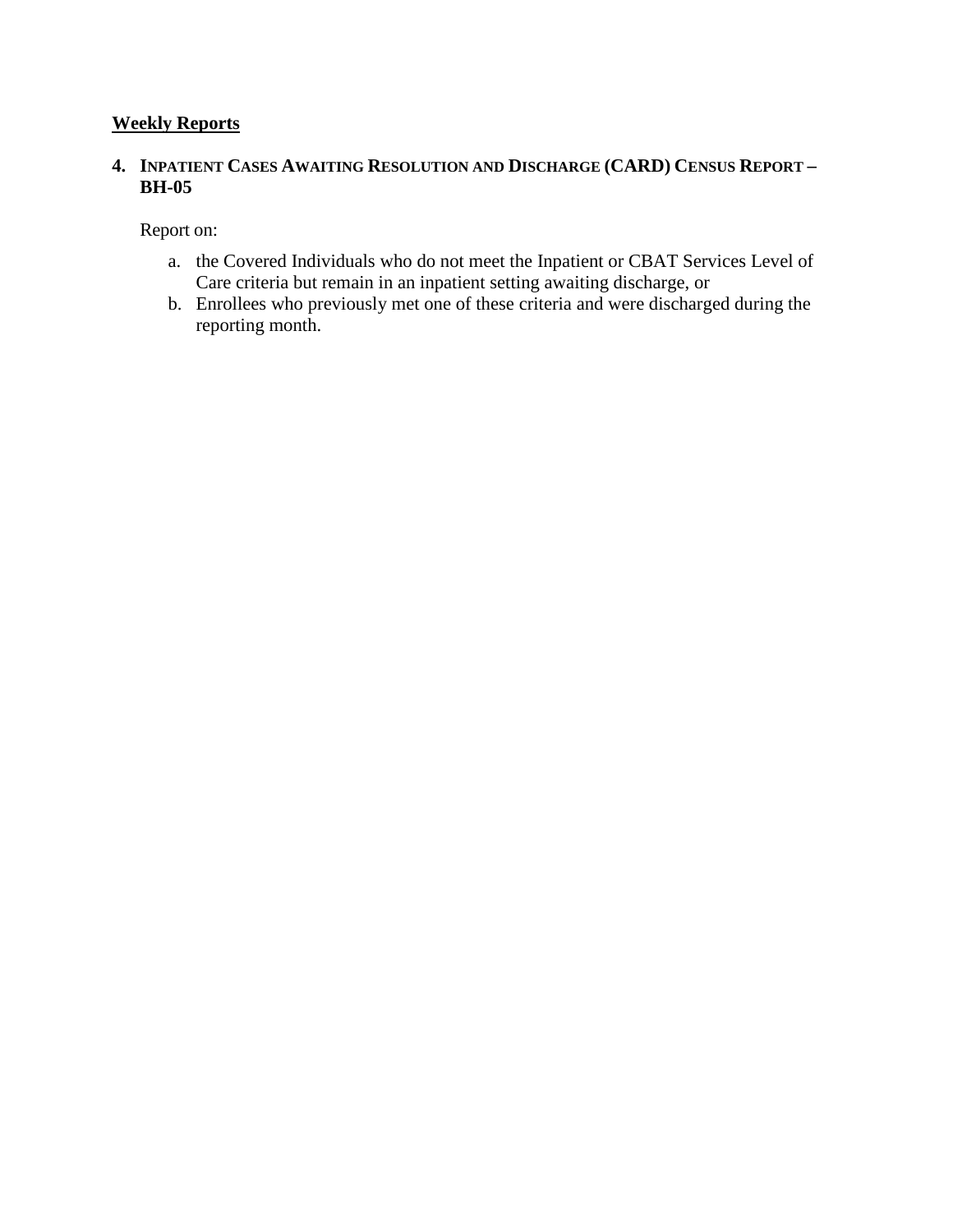# **Monthly Reports**

### **5. USE OF CANS DURING DIAGNOSTIC EVALUATIONS – BH-07**

Report on paid Claims with CPT code 90791, with and without modifier HA, for Covered Individuals under age 21.

# **6. CBHI SERVICES PROVIDER MONITORING REPORTS – BH-N/A**

- a. Provider access reports: Aggregated by Region and by service including In-Home Therapy, Therapeutic Mentoring and In-Home Behavioral Services.
- b. Provider access reports: Provider-specific data on capacity, access and wait times for In-Home Therapy, Therapeutic Mentoring and In-Home Behavioral Services.
- c. CSA Monthly Provider-level report and CSA waitlist follow-up report, Provider-specific. (due on the  $30<sup>th</sup>$  of each month)
- d. MCI Provider-level report on timeliness of encounter and location of Encounter.

# **7. CBHI COST AND UTILIZATION REPORTS – BH-10**

Summary report of service utilization and costs for CBHI Services.

# **8. INTENSIVE CARE COORDINATION CLAIMS-BASED INDICATORS – BH-9**

Summary report of all Behavioral Health Services received by those enrolled in Intensive Care Coordination Service.

### **9. CSA REPORTED AND AGGREGATED DATA – BH-N/A**

CSA-reported data on referrals, discharges, enrollment and staffing, as described in CSA Operations Manual.

### **10. ESP UTILIZATION REPORT – BH-N/A**

Report, utilizing the ESP Encounter form database.

# **11. INPATIENT CARD REPORT – BH-5**

Aggregated summary report of Covered Individuals who do not meet the Inpatient Services Level of Care criteria but remain in an inpatient setting awaiting discharge.

### **12. PROVIDER CONCERNS REPORT – BH-N/A**

Report of all concerns reported by Network Providers stratified by PCC Network Providers and MBHP Network Providers.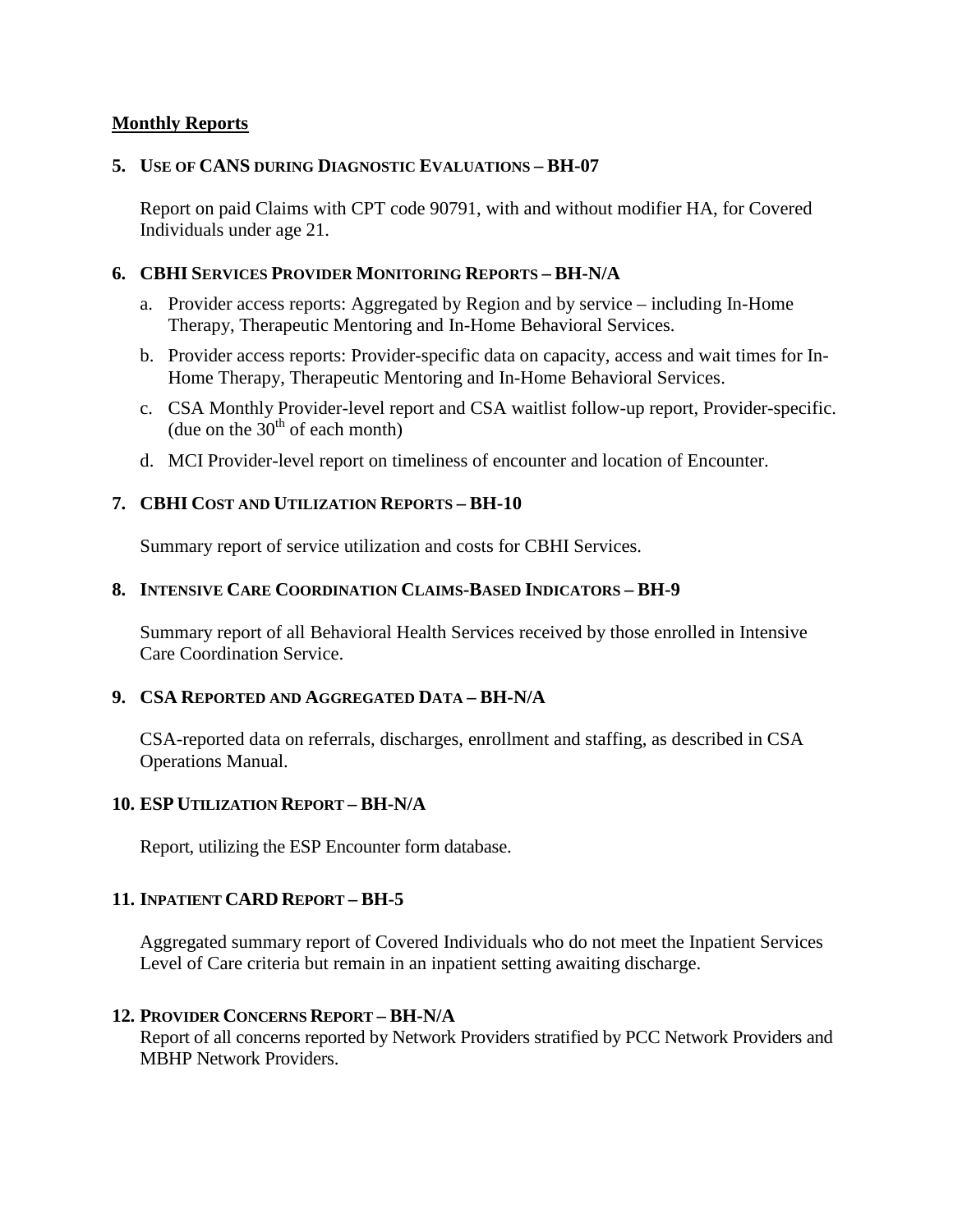#### **13. PCC PLAN MATERIALS INVENTORY REPORT – BH-N/A**

Report of Member, PCC, and BH Network Provider health education materials inventory.

## **14. PCC AND BH NETWORKS SITE VISIT REPORT – BH-N/A**

Report of PCC and BH Network site visits, which includes but is not limited by the requirements of **Section 5.2.C.2-3.** 

#### **15. PCC PLAN MANAGEMENT SUPPORT SERVICES REPORT – BH-N/A**

Report of PCC Plan Management Support deliverables.

#### **16. CARE MANAGEMENT REPORT – BH-N/A**

Report of all Care Management, Integrated Care Management and Practice-Based Care Management, which includes but is not limited to the requirements found **in Section 5.3** and **Section 6** in a form and format to be determined by EOHHS and the Contractor.

## **17. PCPR PLAN ENROLLEES PER PARTICIPATING SITE – BH-N/A**

Report of PCC Plan Enrollees attributed to each Participating Site as of the first of that month with Member name; MassHealth ID, Enrollment Start date and Enrollment End date.

#### **Quarterly Reports**

#### **18. TELEPHONE STATISTICS – BH-19**

Report including a separate section for clinical calls, Provider and Member services calls, and PCC Hotline calls that includes the number of calls, received, answered and abandoned, as well as the measures of Contract performance standards on calls answered within 30 seconds, and average speed of answer.

### **19. CANS COMPLIANCE: – BH-24**

Summary report using CANS data from Virtual Gateway, match to Claims, and compliance rates in Outpatient, ICC, IHT, CBAT and Inpatient Services.

### **20. YOUTH MOBILE CRISIS REPORT FOR COVERED INDIVIDUALS USING ESP SYSTEM DATABASE – BH-25**

- a. System-level mobile crisis report on quality indicators.
- b. Provider-level mobile crisis report by de-identified Providers.
- c. MCI length of episode report.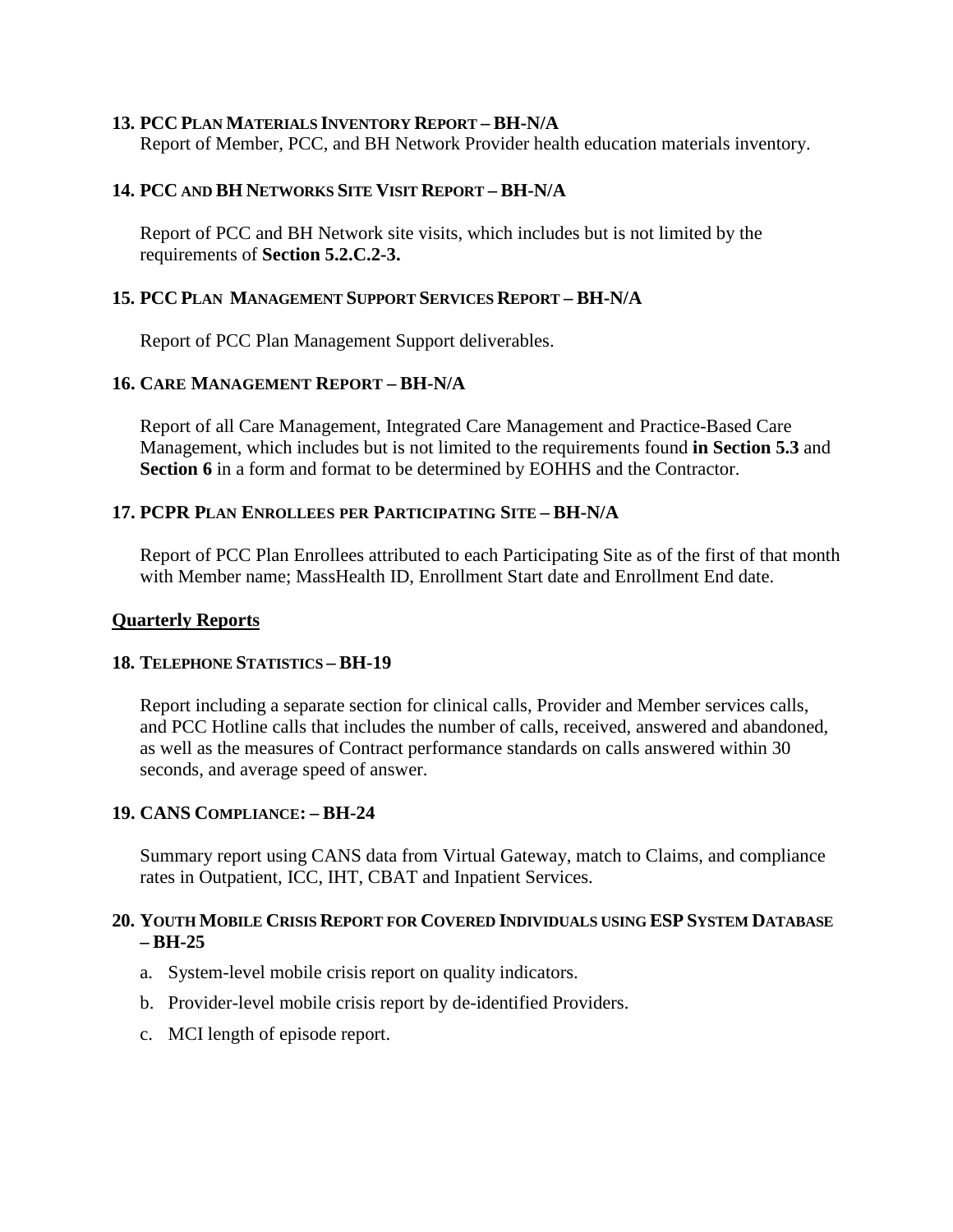## **21. BEHAVIORAL HEALTH CLINICAL OPERATIONS/INPATIENT AND ACUTE SERVICE AUTHORIZATION, DIVERSIONS, MODIFICATION AND DENIAL REPORT – BH-13**

Summary report on authorizations, diversions, modifications, and service denials of mental health inpatient services and substance use disorder acute services.

# **22**. **BEHAVIORAL HEALTH CLINICAL OPERATIONS/INPATIENT AND ACUTE SERVICE AUTHORIZATION, DIVERSIONS, MODIFICATION AND DENIAL REPORT – BH-13**

Summary report on ABA authorizations, diversions, modifications, and service denials of mental health inpatient services and substance use disorder acute services.

# **23. PHARMACY RELATED ACTIVITIES REPORT BH-N/A**

A report on pharmacy-related activities the Contractor has performed in support of the Contract, which includes but is not limited to the requirements found in **Section 4.4.A.3.b.**

### **24. BEHAVIORAL HEALTH UTILIZATION AND COST REPORT– BH-15**

A summary of Behavioral Health costs and utilization.

### **25. CARE MANAGEMENT OUTCOME MEASURE REPORT – (RESERVED). BH-N/A**

The specification of the report will be developed by the Contractor and EOHHS.

### **26. CLAIMS PROCESSING REPORT – BH-N/A**

Behavioral Health Claims processed, paid, denied, and pending per month.

#### **27. BH PROVIDER NETWORK ACCESS AND AVAILABILITY REPORTS: – BH-18**

- a. Summary of significant changes in the Provider Network.
- b. BH Network geographic access.
- c. Use of out-of-Network Providers.
- d. Appointment time availability standards.

#### **28. FORENSIC EVALUATIONS – BH-N/A**

Report of forensic evaluations including but not limited to: calls for Designated Forensic Professionals, source of calls, geographic locations of the calls, and number of transfers under M.G.L. c. 123, § 18(a)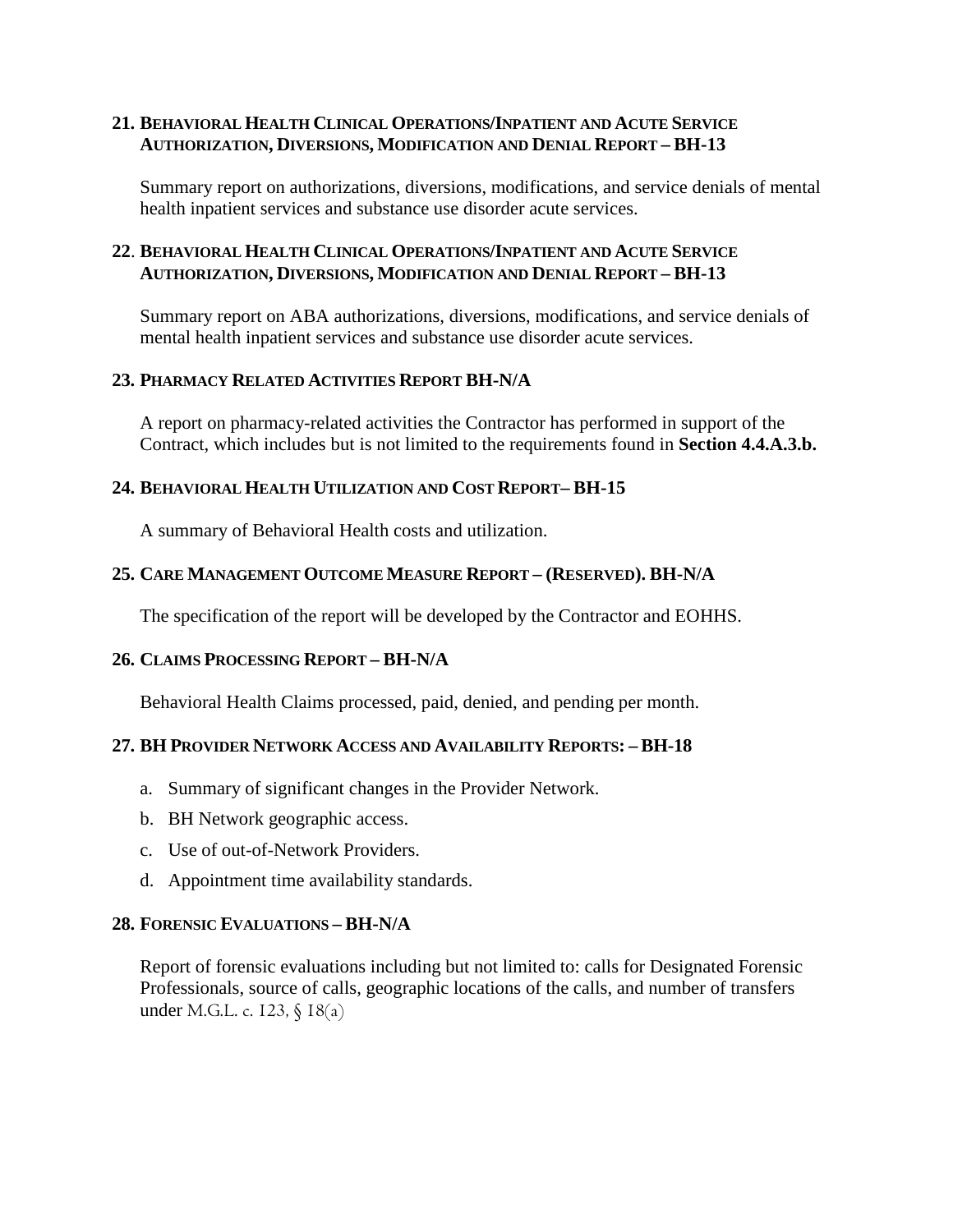#### **29. QUARTERLY FRAUD REFERRAL AND RESPONSE REPORT – BH-N/A**

Report that includes a description of any new Provider fraud referrals the Contractor made during the period reported, as well as a summary of any trends in fraud and abuse, as well the amount of monies recovered, if any, during the previous quarter, from any Provider(s).

### **30. MASSACHUSETTS CHILD PSYCHIATRY ACCESS PROJECT REPORT- BH-N/A**

- a. Report to EOHHS and DMH on participation of parents in Triple P (Positive Parenting Program) for the time period July 2015-December 2015, stratified by months and year to date;
- b. Report of MCPAP Providers, PCC enrollment in MCPAP, Encounters, outcomes, revenue and budget (**Section 4.5.H.)**;
- c. Report on aggregate de-identified adolescent substance use Encounters by MCPAP Providers statewide **(Section 4.5.N.4);**
- d. Report of early childhood BH Encounters by MCPAP Providers statewide stratified by months and year to date **(Section 4.5.O.1).**

# **31. MOBILE CRISIS INTERVENTION/RUNAWAY ASSISTANCE PROGRAM (MCI/RAP) OUTCOME AND OUTPUT MEASURES REPORT – BH-N/A**

A report on outcomes and outputs related to the MCI/RAP, which includes but is not limited to the requirements found in **Section 4.9.F.**

### **Semi-Annual Reports**

### **32. PERFORMANCE DASHBOARD MANAGEMENT REPORT – (RESERVED)- BH-N/A**

Report that includes requirements found in **Section 5.2.B.**

#### **33. PCC PLAN MANAGEMENT ACTION PLAN DATABASE REPORT – (RESERVED)- BH-N/A**

Report that includes requirements found in **Section 5.2.A.6.** The specification of the report will be developed by the Contractor and EOHHS.

### **34. FRAUD AND ABUSE ACTIVITY REPORT**

Submit semiannual written reports on the Contractor's fraud and abuse activities.

#### **35. BOH APPEALS REPORT – BH-N/A**

A report that includes but is not limited to, for each category of Adverse Action, the number, nature, resolution and time frame for resolution of BOH Appeals, stratified by level of Appeal, Region, and Level of Care.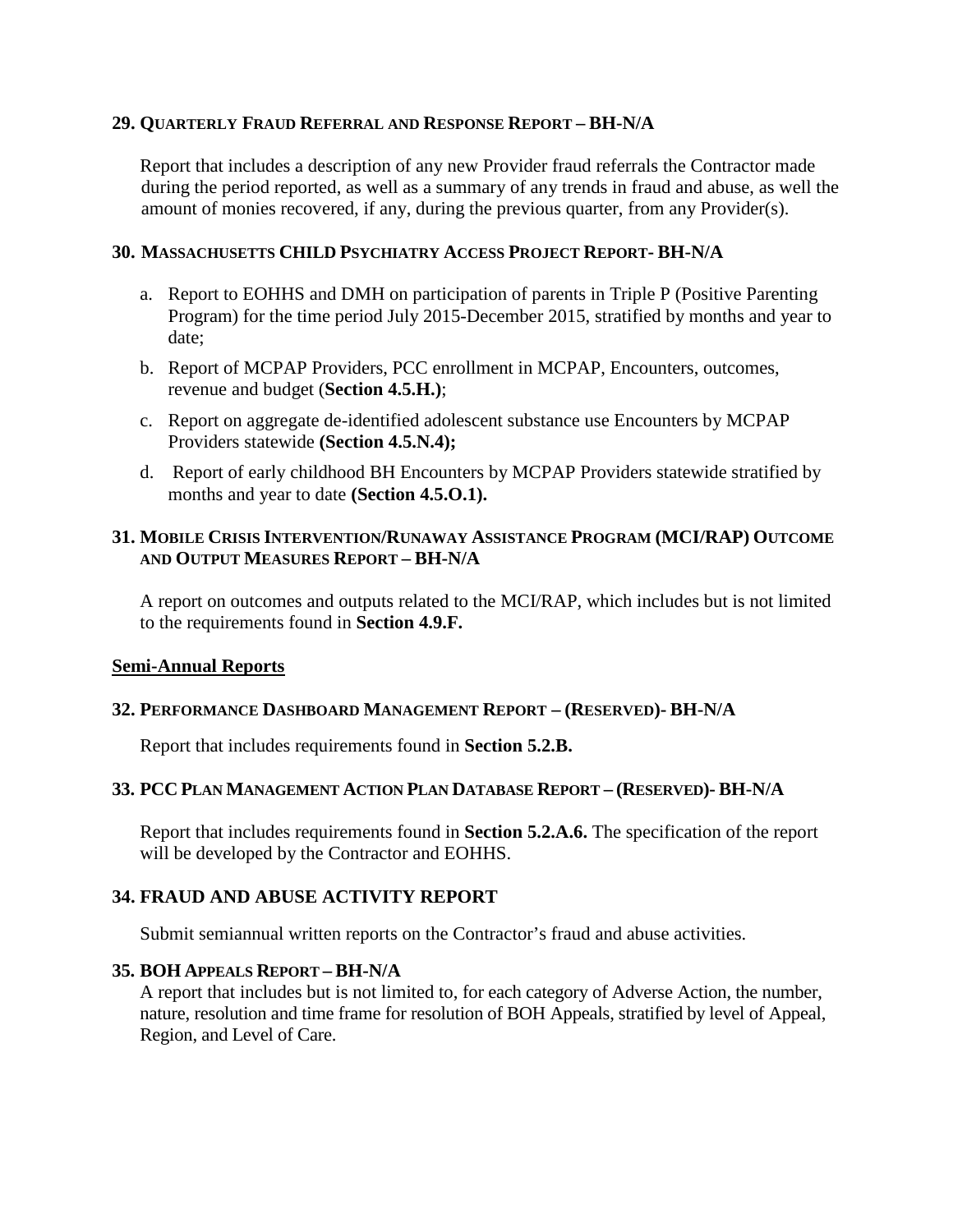#### **36. GRIEVANCE AND INTERNAL APPEALS REPORT – BH-22**

A report on the number of Grievances and Internal Appeals, including the type of Grievance or Internal Appeal, type of resolution, and the timeframe for resolution.

### **37. COORDINATION OF BENEFITS/THIRD-PARTY LIABILITY REPORT – BH-N/A**

Third-party health insurance cost avoidance Claims amount, by carrier

a. Third-party health insurance total recovery savings, by carrier.

#### **Annual Reports**

#### **38. NETWORK MANAGEMENT STRATEGIES REPORT –BH-N/A**

A summary description of the Contractor's network management strategies and activities related to access, appropriateness of care, continuity of care, cost efficiency, and treatment outcomes; including an analysis of the effectiveness of the Contractor's strategies and activities; and the Contractor's plans for implementing new strategies or activities.

#### **39. BEHAVIORAL HEALTH ADVERSE INCIDENT SUMMARY REPORT – BH-02**

Summary report of Reportable Adverse Incidents.

#### **40. BEHAVIORAL HEALTH AMBULATORY CONTINUING CARE RATE – BH-04**

Report of Outpatient Services or non-24-hour Diversionary Services a Member receives after being discharged from a 24-hour Level of Care service.

#### **41. BEHAVIORAL HEALTH READMISSION RATES REPORT – BH-03**

Report of the number and rate of readmissions to 24-hour Level of Care within 7, 30, 60 and 90 days of discharge from a 24-hour Level of Care setting, stratified by type of service, DMH involvement, PCC Plan enrollment, and age.

#### **42. PAY FOR PERFORMANCE INCENTIVE REPORTING – BH-N/A**

Report on selected Pay-for-Performance measures, as defined in **Appendix G**.

#### **43. SATISFACTION SURVEY SUMMARY – BH-N/A**

Periodic reports as described in **Section 8.4** due within 60 calendar days following the end of the survey period, the results and analysis of the findings report of satisfaction survey conducted with Network Providers, PCCs, Covered Individuals.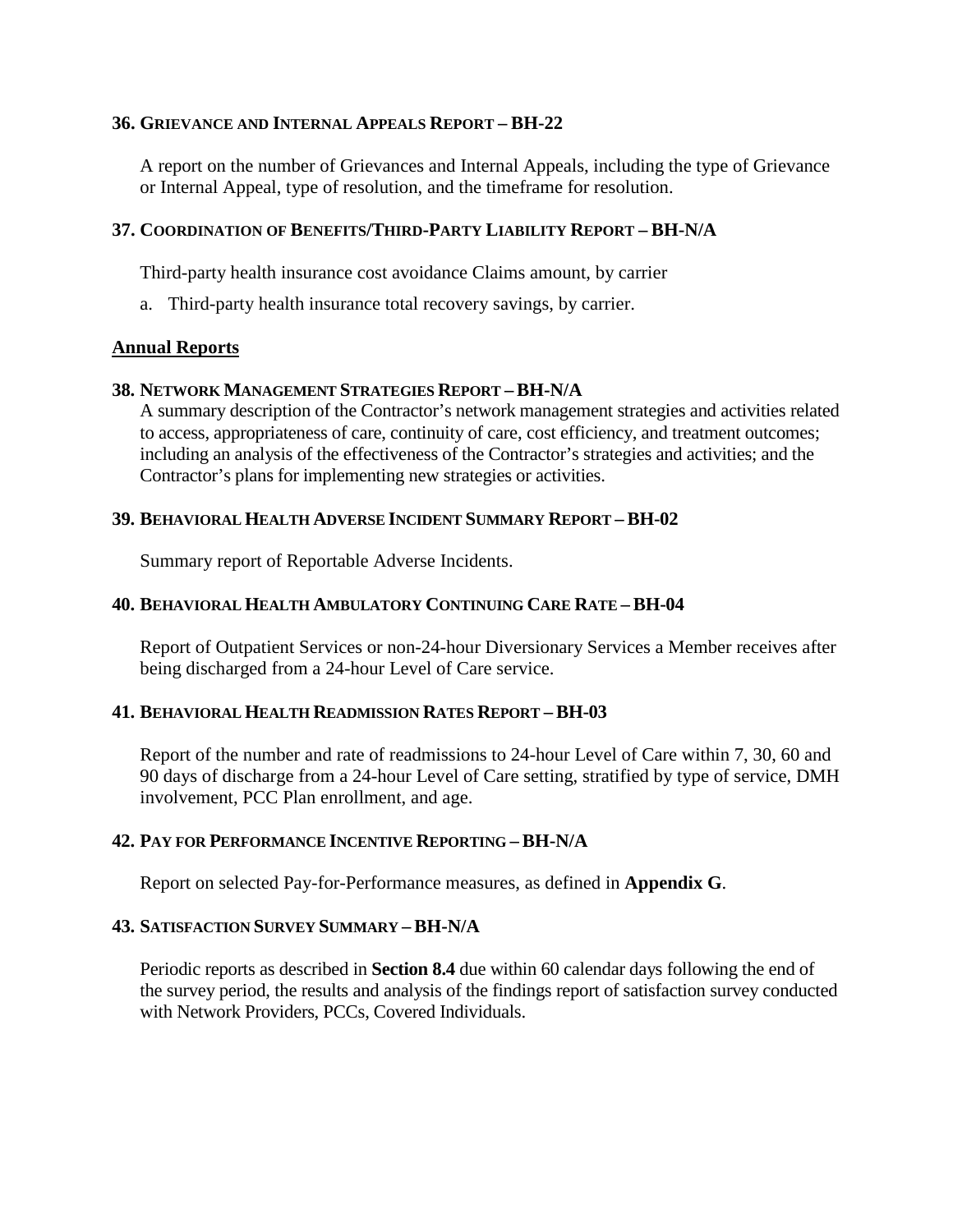### **44. MEDICAL RECORDS REVIEW REPORT –BH-11**

Report that includes requirements found in **Section 8.9.A.2**, as will be developed by EOHHS and Contractor.

## **45. PCC PLAN MANAGEMENT SUPPORT SERVICES REPORT – BH-N/A**

Summary report of PMSS activities and integration efforts for the previous Contract Year that includes efforts to enhance integration and PCC health delivery, goals, and results as required by but not limited to **Section 5.2.A.10**.

# **46. PCC COMPLIANCE WITH PCC PROVIDER AGREEMENT – (RESERVED) BH-N/A**

Report of PCCs' compliance with the PCC Provider Agreement as required by but not limited to **Section 5.2.D.1**.

# **47. PROVIDER PREVENTABLE CONDITIONS – (RESERVED) BH-N/A**

Report on Provider Preventable Conditions as required in **Section 10.14.F** and **Section 2.3.F.**

# **48. MASSACHUSETTS CHILD PSYCHIATRY ACCESS PROJECT REPORT BH-N/A**

Final evaluation Report to EOHHS and DMH on Triple P (Positive Parenting Program);

- a. Report of MCPAP Providers, PCC enrollment in MCPAP, and Encounters, outcomes, revenue and budget (**Section 4.5.H.)**;
- b. Report on aggregate de-identified adolescent substance use Encounters by MCPAP Providers statewide **(Section 4.5.N.4);**
- c. Report of early childhood BH Encounters by MCPAP Providers statewide stratified by months and year to date **(Section 4.5.O.1).**

# **49. MOBILE CRISIS INTERVENTION/RUNAWAY ASSISTANCE PROGRAM (MCI/RAP) OUTCOME AND OUTPUT MEASURES REPORT- BH-N/A**

An annual summary report on outcomes and outputs related to the MCI/RAP which includes but is not limited to the requirements found in **Section 4.9.F**

### **50. PCC PLAN MANAGEMENT SUPPORT SERVICES TRAINING- BH-N/A**

Summary of activities related to the approved plan for training and enhancing staff performance on all functions associated with the PCC Plan Management Support Services; and the results of training on staff performance.